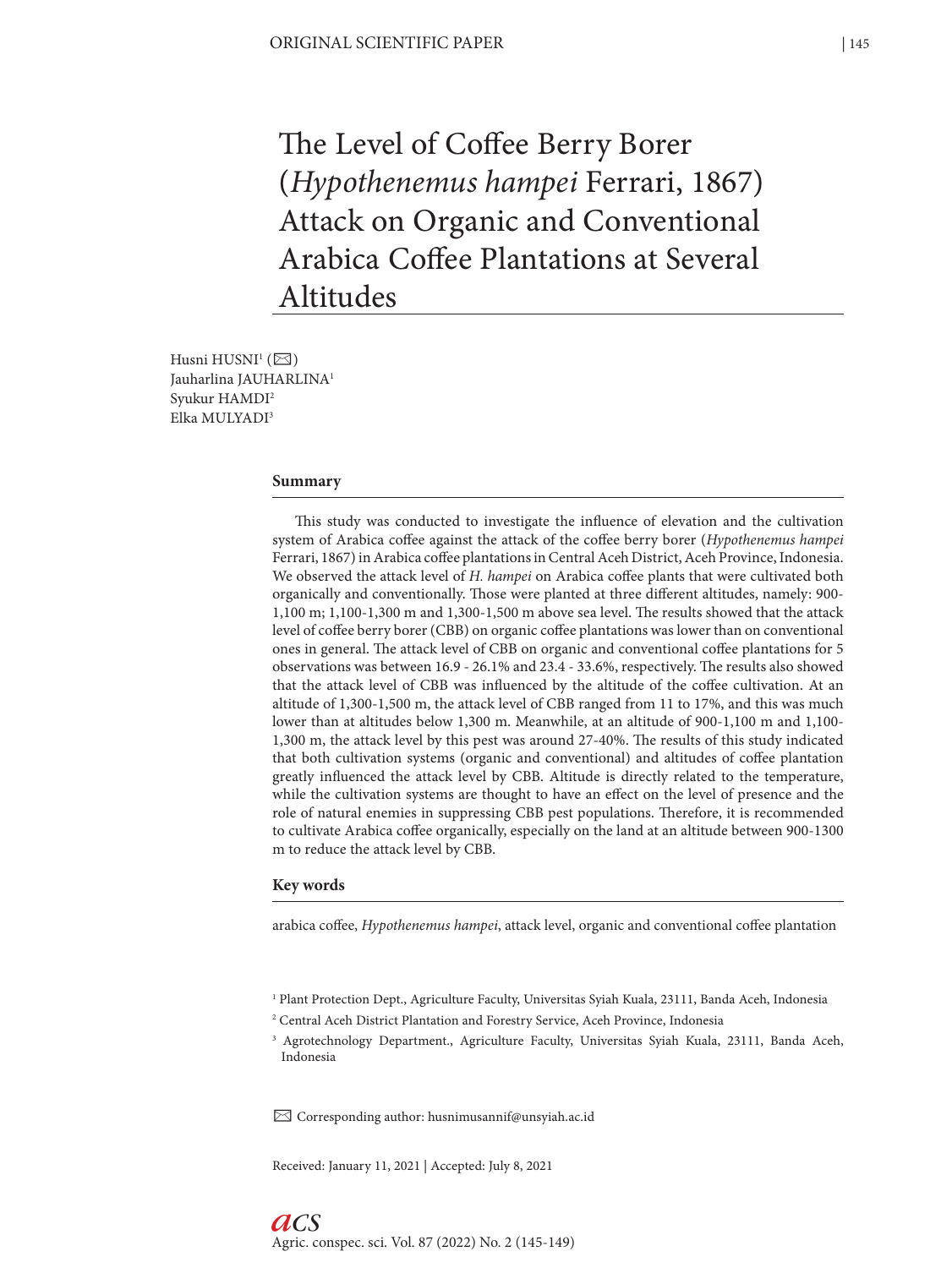## **Introduction**

The levels of insect pest attack on a plant cultivar are influenced by biotic factors as well as abiotic ones. Those biotic factors include the presence of natural enemies and competition between different pest or non-pest species in the same habitat, while the most important abiotic factors that can affect the population of an insect directly or indirectly are the temperature and relative humidity (Jaworski and Hilszczański, 2013).

It is a common phenomenon that the population of various organisms such as birds, arthropods, and many species of organisms in the soil are more abundant on agricultural land that is managed organically in comparison to the land which is managed conventionally. Organic farming systems also allow the growth of natural enemy populations ideally, so that their existence is expected to suppress the development of pest populations in agricultural land. The risk of disruption of pest attacks can be minimized by taking into account various aspects of both biotic and abiotic environment. Under ideal environmental (biotic and abiotic factors) conditions, generally the development of pest populations, especially insect pests will be balanced by the development of natural enemy populations consisting of both predators and parasitoids (Abedeta et al., 2011). Conversely, in a damaged environment, especially due to the continuous application of synthetic pesticides, the development of pest populations often increases. This happens because these chemical compounds have killed various species of Arthropods which act as natural enemies of pests. Hill et al. (2017) reported that there were some broad-spectrum pesticides such as organophosphate which had caused a decline in the population of various beneficial species and also had caused secondary pest outbreaks.

Before deciding to plant certain plants, farmers should also look at the various abiotic factors that affect the development of the population of pests, such as temperature and humidity. Several species of plant cultivation, although they can grow well in lowland areas, sometimes are not economically profitable if planted in other area, due to the high level of pest attacks. Nearly all insect species will grow better in areas with warm temperatures than in areas with cold temperatures. Jaworski and Hilszczański (2013) state that insect pests outbreak often occurs in the agricultural areas which are located in the lowland compared with those located at high altitude. This is related to warmer temperatures in the agricultural areas located in the lowland compared to the areas located at higher altitude.

One of the plantation crops often planted at an elevation of moderate to high is Arabica coffee. The most widespread area (more or less 94,000 ha) of Arabica coffee planting in Indonesia is in the Gayo Highlands, Aceh Province, which is located at an altitude of between 500 m up to 1,700 m above sea level. Central Aceh District is one part of the Gayo Highland, with the planting area of Arabica coffee reaching 49,030 ha, of which approximately 13,000 ha are organic coffee plantations (Central Aceh District Plantation and Forestry Service, 2015).

The main problem in the cultivation of Arabica coffee in those areas is the existence of the Coffee Berry Borer (CBB) attack. According to interviews with coffee farmers and the Head of the Plantation and Forestry Service of Central Aceh District, this pest attack continues to get worse from year to year. In fact, according to the farmers, currently CBB pests have attacked coffee plants planted at an altitude of 1500 m, but about 10 years ago this pest was never found to damage coffee beans on land at this altitude. The increase in pest attacks from year to year is strongly suspected to be associated with an increase in temperature due to the effects of global warming.

CBB (*Hypotenemus hampei* Ferrari, 1867) is a small type of beetle (*Coleoptera: Scolytidae*), originated in Central Africa (Kalshoven, 1981; Burbano et al., 2011). It was first discovered in a coffee plantation on the island of Java in 1909 (Kalshoven, 1981). This pest is the most important pest in coffee plants (Vijayalakshmi et al., 2013), it destroys coffee beans by feeding on the seeds, so it can lead to loss of results in both quantity and quality. As a result of CBB attacks the loss of coffee bean production can reach 30- 35%, in harvest season it can reach even 100% (Barrera, 2008).

In connection with the above problems, we have conducted a series of observations to monitor the level of CBB attacks on Arabica coffee plantations located at various elevations above sea level both on plantations managed organically and conventionally.

## **Material and Methods**

### **Selection of Research Plot Location**

In determining the research plot, various general conditions of the research location and environmental factors were chosen as homogeneously as possible, such as varieties and age of coffee plants and shade plants. Both on organic and conventional coffee plantations, the chosen research locations are at three altitude levels, namely: 900 - 1,100 m; 1,100 - 1,300 m; and 1,300 - 1,500 m above sea level. Therefore, mapping of the area was carried out by measuring the altitude of each research location using GPS. Twenty coffee trees from each research plot were randomly selected as sample plants, so that the total sample plants were 120 coffee trees.

#### **Visual Inspections of the Coffee Berry Borer Infestation**

Visual inspections of the sample plants were carried out 5 (five) times, namely twice before the harvest, twice during the harvest and once after the harvest period. To calculate the level of CBB attack, in each observation period 200 coffee berries were sampled randomly from each sample plant.

#### **Data Analysis**

To determine the effect of the coffee plant cultivation system (organic and conventional) on the level of CBB attack, a paired T-test was used. The number of coffee plants sampled for each cultivation system was 60 plants. Meanwhile, to determine the effect of the altitude of coffee plantation on the level of CBB attack, data analysis was carried out using the ANOVA test. Because there is a significant effect of the altitude of coffee plantation on CBB attacks, a further test was conducted using the HSD Tukey test. The number of coffee plants sampled for each altitude was 40 plants.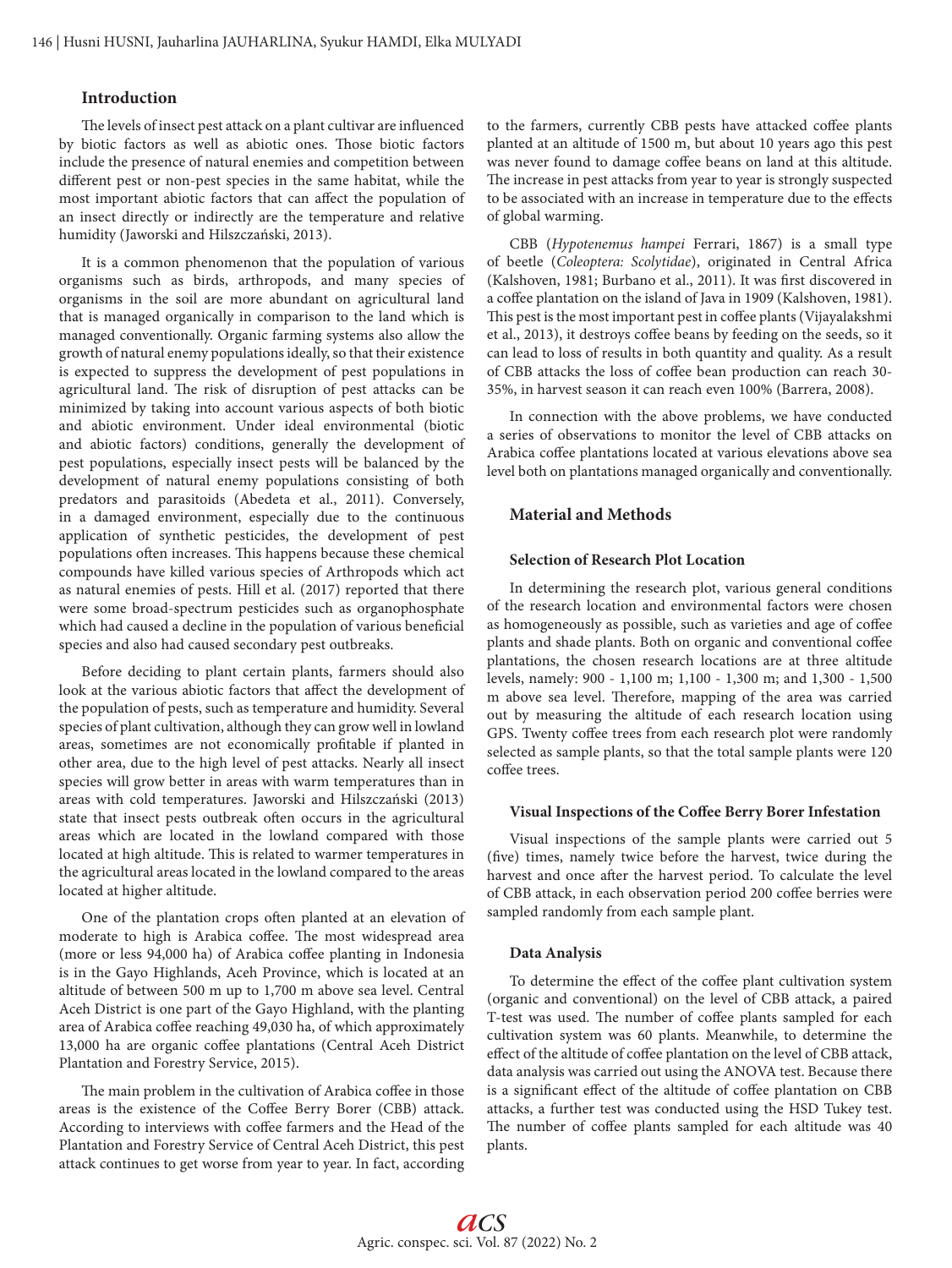## **Results and Discussion**

### **The Level of CBB Attacks at Different Coffee Cultivation System (Organic and Conventional)**

The results showed that in general the CBB attack level on organic coffee plantations was lower than conventional ones, which ranged between 16.9 - 26.1% and 23.4 - 33.6%, respectively (Fig. 1). On organic coffee plantations it is suspected that there are more organisms that act as biological control agents against CBB pests, so that the level of attack of these pests in organic coffee plantations is lower than on those conventional ones. Previous studies conducted by Hamdi et al. (2015) in Arabica coffee plantations in the District of Central Aceh showed that the abundance of individuals, number of families and species richness of Hymenopteran parasitoids on organically managed coffee plantations was higher than on those managed conventionally. Montañez and Amarillo-Suárez (2014) have reviewed various scientific articles related to the influence of organic farming systems on insect diversity. The results of the review show that on the land managed by organic farming systems, species richness and insect population abundance are higher than on those managed with conventional systems.



**Figure 1.** The level of coffee berry borer attack on conventional and organic coffee plantations for each observation time

Note: \*\*: *P* < 0.01; \*: *P* < 0.05; ns: P > 0.05 by paired t-test. n = 60. The vertical lines indicate SE

Muneret et al. (2018) provide evidence that organic farming can enhance pest control, although its level of effectiveness is highly dependent on the pest species. Kumar et al. (2018) reported that the application of organic farming system in the okra plant was able to reduce the level of pest attack and various diseases while improving the yield and quality of okra. A study conducted by Chau and Heong (2005) on rice plants also showed that the attack rate of pests and diseases in organically cultivated rice plants was lower than in those cultivated conventionally, and their productivity did not differ significantly compared to rice plants planted conventionally. Similarly, the study has been done by Abedeta et al. (2011) which shows that the forest coffee plant growing in the Afromontane Rainforest of Southwestern Ethiopia is much safer from CBB attacks compared to this pest attack level in other coffee producing countries. It is suspected that the ecological damage in the area is relatively lesser, so the biodiversity of natural enemies in the region is higher compared to other coffee producing countries. There are several species of Hymenoptera parasitoids reported to act as natural enemies of CBB pests. These parasitoids consist of various families, namely *Braconidae, Bethylidae, Eulophidae, Scelionidae*, and *Eupelmidae* (Vega et al., 1999; Damon, 2000; Infante et al., 2009; Hill et al., 2017). Further research is urgently needed to find domestic natural enemy species that have the potential to control CBB pest in Arabica coffee plantations in the Central Aceh District.

## **The level of CBB Attacks at Different Altitudes of Coffee Plantation**

The results showed that the CBB pest attack rate was also influenced by the altitude of the coffee land from the sea level. On land at an altitude of 1300-1500 m above sea level, the pest attack rate ranges from 11-17%, and this is much lower than the altitude below 1,300 m. Meanwhile, on land at an altitude of 900-1,100 and 1,100-1,300 m this pest attack rate is around 27-40% (Fig. 2).



**Figure 2.** The level of coffee berry borer attack (Mean ± S.E.) on Arabica coffee plantation at different altitudes

Note: Different letters above bars among different altitudes of each observation time indicate significant differences (ANOVA followed by Tukey HSD test, n = 40; *P* < 0.05)

The results of this study indicated that abiotic factors, such as altitude or elevation also greatly influenced the level of CBB pest attacks. This is presumably because altitude or elevation has a direct effect on the temperature of a land. The difference in temperature between one site and another location was greatly influenced by the difference in elevation, especially during the daytime (Geiger, 1950).

At altitudes below 1,300 m above sea level, it is estimated that CBB pests can develop optimally because they are supported by temperatures that are ideal for growth and development. Almost all insect species require a certain temperature range for optimal growth. The temperature conditions in agricultural land are largely determined by sharing factors, such as elevation, vegetation density, the presence or absence of rain, and so on. Among these factors, elevation is the most important factor in determining the high and low temperatures in an area. Magina (2009) reported that CBB pest was not found above the altitude of 1,600 m from sea level of the Kilimanjaro Region, Tanzania, but were still found at the altitude between 1,200-1,600 m, although the population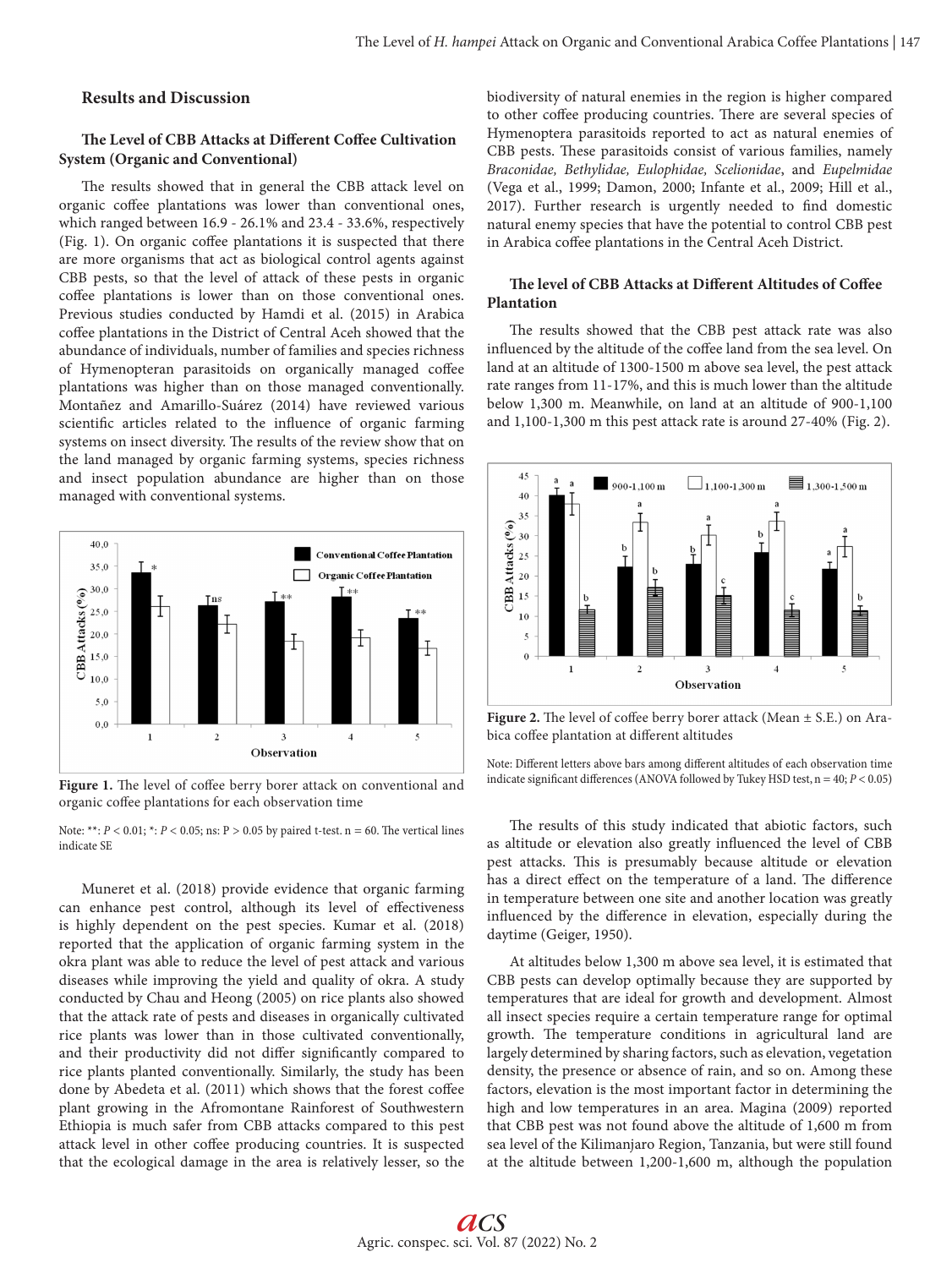was lower than the white coffee pest stem borer and *Antestia* bugs. Abedeta et al. (2011) reported that the incidence of CBB pest attack on the wild coffee population in the Afromontane Rainforest of Southwestern Ethiopia was decreasing with the rising altitude. Recent research conducted by Asfaw et al. (2019) in Southwestern Ethiopia also showed that the CBB attack rate was much higher in lowland coffee plantations compared to medium and low altitudes. Friederichs (1924 cited by Damon 2000) suspects that CBB pest prefers to attack coffee grown in the lowland because the plants condition is weaker than for the plants grown at an altitude above 1,220 m.

Many other species of insects generally also show the same tendency, which is that population is decreasing with increasing altitude. Magina (2009) stated that *Antestia* bugs were more dominant at moderate altitudes than high altitudes. Research conducted by Sanchez-Rodriguez and Baz (1995) on butterflies in the Mediterranean mountains, Spain also showed that the abundance and richness of butterfly species decreased with increasing elevation. Likewise, the research conducted by Romero-Alcaraz and Ávila (2000) shows that the abundance and diversity of species of Scarabaeoid dung beetles are also strongly influenced by elevation, which is higher in low-lying areas than in the highlands. Rasmann et al. (2014) reported that their survey and field experiment showed that the population of herbivore showed a decrease by elevation.

In conditions of warm temperatures, besides accelerating the growth and development of insects, it will also increase insect activity. Jaworski and Hilszczański (2013) have reviewed various scientific articles related to the effect of increasing temperature on growth and development and changes in insect activity. As a result of an increase in temperature many important insect pest species also grow rapidly, and this will potentially lead to even greater losses. Agegnehu et al. (2015) suspected that the increasing of CBB attacks in Ethiopia's highland coffee producing regions was caused by increasing temperatures in the region from year to year. This is also thought to be one of the factors causing an increase of CBB attacks in Arabica coffee plantations in the Central Aceh District, especially in the land below 1,300 m.

### **Conclusion**

One of the advantages of organic coffee cultivation compared to conventional methods is that it is more effective in reducing CBB pest attack rates. The results also showed that CBB pests attacked Arabica coffee plants cultivated at an altitude between 1,300-1500 m with an attack rate ranging from 11-17%, although the level of pest attack was far lower than on those cultivated at altitudes below 1,300 m. The results of this study indicate that CBB pest attack on Arabica coffee plants is strongly influenced by biotic and abiotic factors. Growing global warming from year to year is expected to further intensify the level of pest attack on Arabica coffee plantations around the world. Therefore, to reduce the level of CBB attack in Arabica coffee plantations, it is far better to do it by cultivating Arabica coffee plants organically, especially on the land that at low or medium altitudes.

# **Acknowledgements**

We thank the Universitas Syiah Kuala and the Indonesia's Ministry of Research, Technology and Higher Education for funding this research, through the research contract No: 288/ UN11/SP/PNBP/ 2018.

#### **References**

- Abedeta C., Getu E., Seyoum E., Hindorf H. (2011). Coffee Berry Insect Pests and Their Parasitoids in the Afromontane Rainforests of Southwestern Ethiopia. Afr J Plant Sci. 5: 41–50. doi.org/10.5897/ AJPS2013.1111
- Agegnehu E., Thakur A., Mulualem T. (2015). Potential Impact of Climate Change on Dynamics of Coffee Berry Borer (*Hypothenemus hampei* Ferrari) in Ethiopia. OALib 2: 1–11. doi.org/10.4236/oalib.1101127
- Asfaw E., Mendesil E., Mohammed A. (2019). Altitude and Coffee Production Systems Influence Extent of Infestation and Bean Damage by the Coffee Borer. Arch Phytopathol Plant Prot. 52: 170-183. doi: 10.1080/03235408.2019.1594541
- Barrera J. F. (2008). Coffee Pest and Their Management. In: Encyclopedia of Entomology (Capinera J. L. eds), Springer, Dordrecht, pp. 968. doi: 10.1007/978-1-4 020-6359-6\_751
- Burbano E., Wright M., Bright D. E., Vaga F. E. (2011). New Record for the Coffee Berry Borer, *Hypothenemus hampei*, in Hawaii. J Insect Sci. 11 (117): 1-3. doi: 10.1673/031.011.11701
- Central Aceh District Plantation and Forestry Service. (2015). Data Perkembangan Luas Areal dan Produksi Tanaman Tahunan dan Semusim Komoditi Perkebunan 7 Tahun Terakhir (2009-2015) Kabupaten Aceh Tengah (in Indonesian)
- Chau L. M., Heong K. L. (2005). Effects of Organic Fertilizers on Insect Pest and Diseases of Rice. Ommonrice 13: 26–33
- Damon A. (2000). A Review of the Biology and Control of the Coffee Berry Borer, *Hypothenemus hampei* (*Coleoptera: Scolytidae*). Bull Entomol Res. 90: 453-465. doi: 10.1017/S0007485300000584
- Geiger R. (1950). The Climate Near the Ground. The Second German Edition of Das Klima Der Bodennahen Luftschicht with Revisions and Enlargements (Translated by: Stewart M. N.). Harvard Univ. Press. Cambridge, Massachusetts, pp. 482
- Hamdi S., Sapdi, Husni. (2015). Komposisi dan struktur komunitas parasitoid Hymenoptera antara kebun kopi yang dikelola secara organik dan konvensional di Kabupaten Aceh Tengah Floratek 10: 44–51 (in Indonesian)
- Hill M. P., Macfadyen S., Nash M. A. (2017). Broad Spectrum Pesticide Application Alters Natural Enemy Communities and May Facilitate Secondary Pest Outbreaks. PeerJ 5: e4179 doi: 10.7717/peerj.4179
- Infante F., Jaramillo J., Castillo A., Vega F. (2009). The Coffee Berry Borer, *Hypothenemus hampei* (Ferrari) (*Coleoptera: Curculionidae*): A Short Review, with Recent Findings and Future Research Directions. Terr Arthropod Rev. 2: 129–147. doi.org/10.1163/18749820 9X12525675906031
- Jaworski T., Hilszczański J. (2013). The Effect of Temperature and Humidity Changes on Insects Development, Their Impact on Forest Ecosystems in the Expected Climate Change. For Res Pap. 74 (4): 345–355. doi: 10.2478/frp-2013-0033
- Kalshoven L. G. E. (1981). Pest of Crop in Indonesia. P.T. Ichtiar Baru van Hoeve, Jakarta, pp. 701
- Kumar R., Singh P., Rai R., Kumari M., Kumar A., Pathak A., Olekar N. S. (2018). Homa Organic Farming Reduces Pest and Disease Infestations in Okra and Improves Its Quality and Yield. J Entomol Zool Stud. 6 (6): 211-218
- Magina F. L. K. M. (2009). Spatial Distribution and Temporal Abundance Variations of Three Important Insect Pests of Coffee in Kilimanjaro Region, Tanzania. PhD. Sokoine University of Agriculture, Morogoro, Tanzania